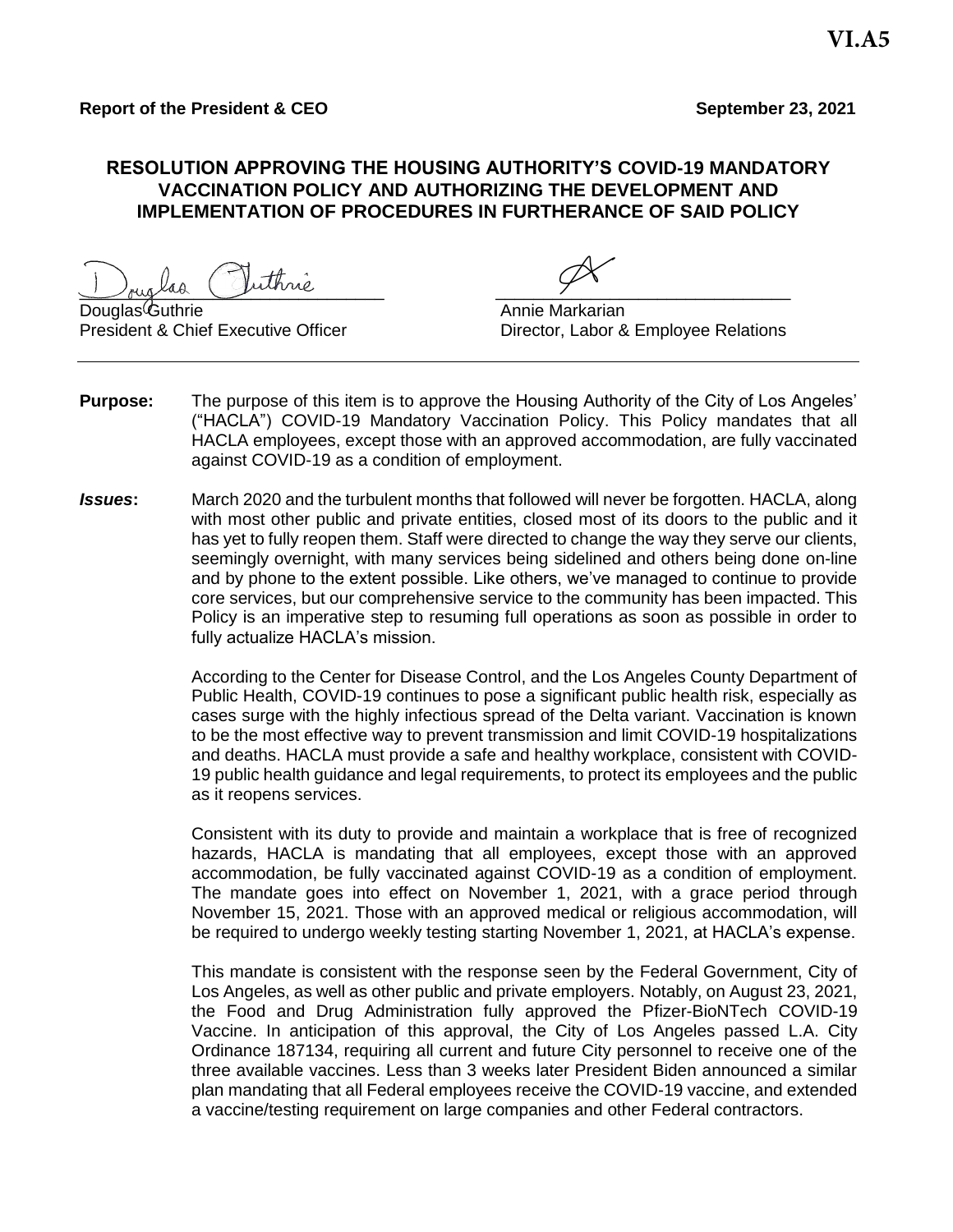The Equal Employment Opportunity Commission has previously announced that employers may require vaccines as a condition of employment, provided accommodations are made under the Americans with Disabilities Act. Similarly, on July 26, 2021, in a case pertaining to flu vaccines, the Public Employment Relations Board held that employers have the management right to require vaccines, but are required to negotiate on the impacts of the decision.

All HACLA Bargaining Unit representatives were provided a notice of HACLA's intent to mandate vaccines for all employees, and were invited to negotiate over any foreseeable impacts. Four of the five bargaining units participated in a collective meeting on September 8, 2021. Moreover, HACLA remains committed to working with the Bargaining Units to review procedures, including but not limited to the accommodation process.

- **Vision Plan:** The Policy supports all four core principals of HACLA's vision plan by promoting workplace health and safety, and forging a path to resuming full operations.
- **Funding:** The Chief Administrative Officer confirms the following:

*Source of Funds:* CARES Act funds will be used for any testing costs incurred through the end of 2021. If needed, operating budget funds will be identified for 2022.

*Budget Impact*: At this time, it is unclear how many staff will be required to undergo weekly testing, so a precise cost cannot be provided. This cost will be better understood by October, but it is not expected to be significant.

#### **Environmental Review:** Not applicable

**Section 3:** Not Applicable

#### **Attachments:**

- **1. COVID-19 Mandatory Vaccination Policy**
- **2. Resolution**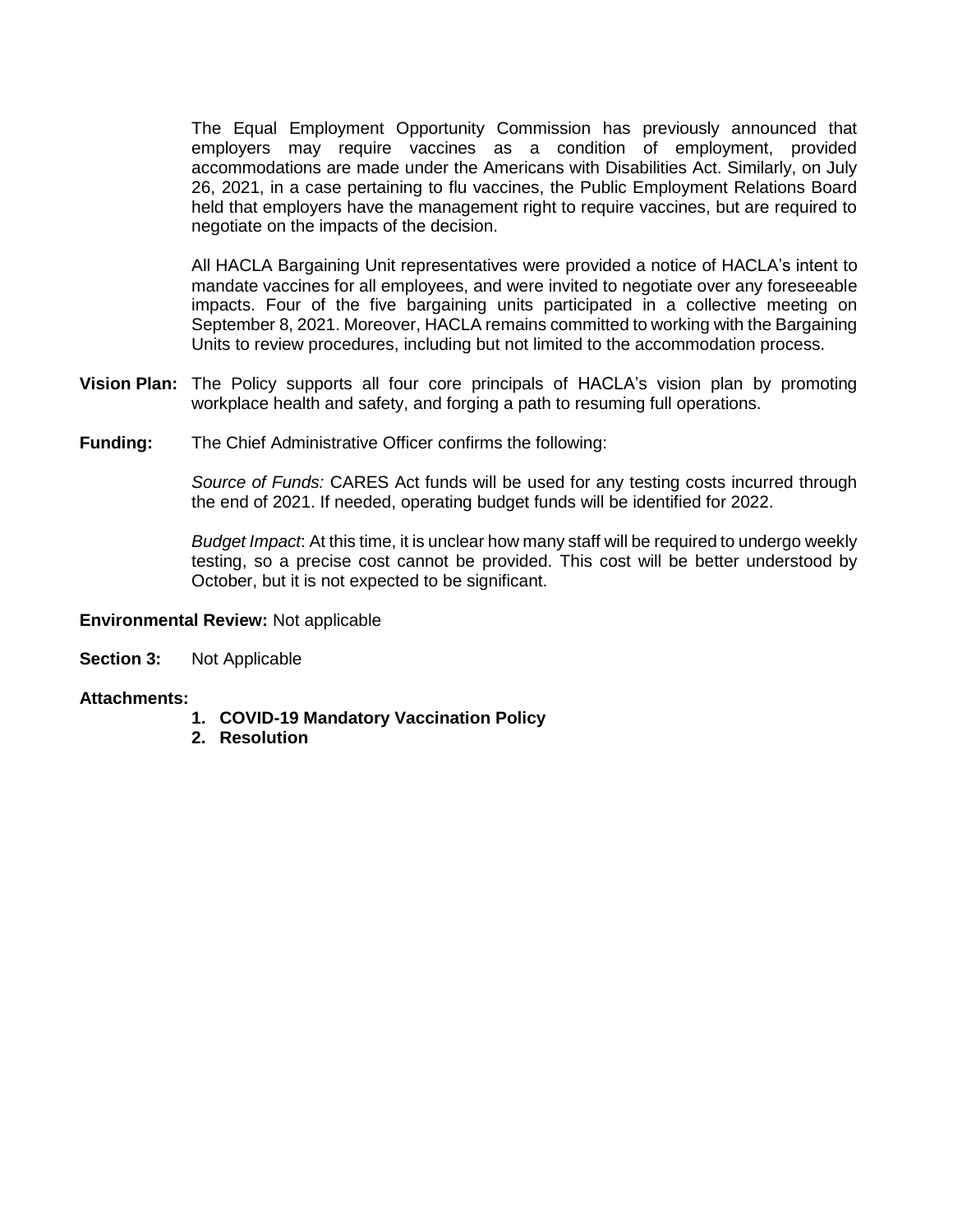**RESOLUTION NO.\_\_\_\_\_\_\_\_\_\_\_\_\_\_**

### **RESOLUTION APPROVING THE HOUSING AUTHORITY'S COVID-19 MANDATORY VACCINATION POLICY AND AUTHORIZING THE DEVELOPMENT AND IMPLEMENTATION OF PROCEDURES IN FURTHERANCE OF SAID POLICY**

**WHEREAS**, according to the Center for Disease Control, and the Los Angeles County Department of Public Health, COVID-19 continues to pose a significant public health risk, especially as cases surge with the highly infectious spread of the Delta variant.

**WHEREAS**, vaccination is known to be the most effective way to prevent transmission and limit COVID-19 hospitalizations and deaths.

**WHEREAS**, the Housing Authority of the City of Los Angeles must provide a safe and healthy workplace, consistent with COVID-19 public health guidance and legal requirements, to protect its employees and the public as it reopens services.

**WHEREAS,** for the reasons set forth in the board report presented to the Board of Commissioners (the "Board") at its meeting held this date, it is in the best interest of the Housing Authority of the City of Los Angeles ("HACLA") to adopt the proposed "COVID-19 Mandatory Vaccination Policy" applicable to all HACLA employees.

**NOW, THEREFORE, BE IT RESOLVED** that the Board approve the attached "COVID-19 Mandatory Vaccine Policy" and authorizes the development and implementation of procedures to be approved by the President and CEO in furtherance of said Policy, as needed.

**BE IT FURTHER RESOLVED** that the Board authorizes the President and CEO to update this Policy to be compliant with evolving legal mandates without seeking further Board approval.

**BE IT FURTHER RESOLVED** that this Resolution shall take effect immediately.

APPROVED AS TO FORM: HOUSING AUTHORITY OF THE CITY OF LOS ANGELES

BY: \_\_\_\_\_\_\_\_\_\_\_\_\_\_\_\_\_\_\_\_\_\_\_\_\_\_\_ BY: \_\_\_\_\_\_\_\_\_\_\_\_\_\_\_\_\_\_\_\_\_\_\_\_ James Johnson, General Counsel

DATE ADOPTED: \_\_\_\_\_\_\_\_\_\_\_\_\_\_\_\_\_\_\_\_\_\_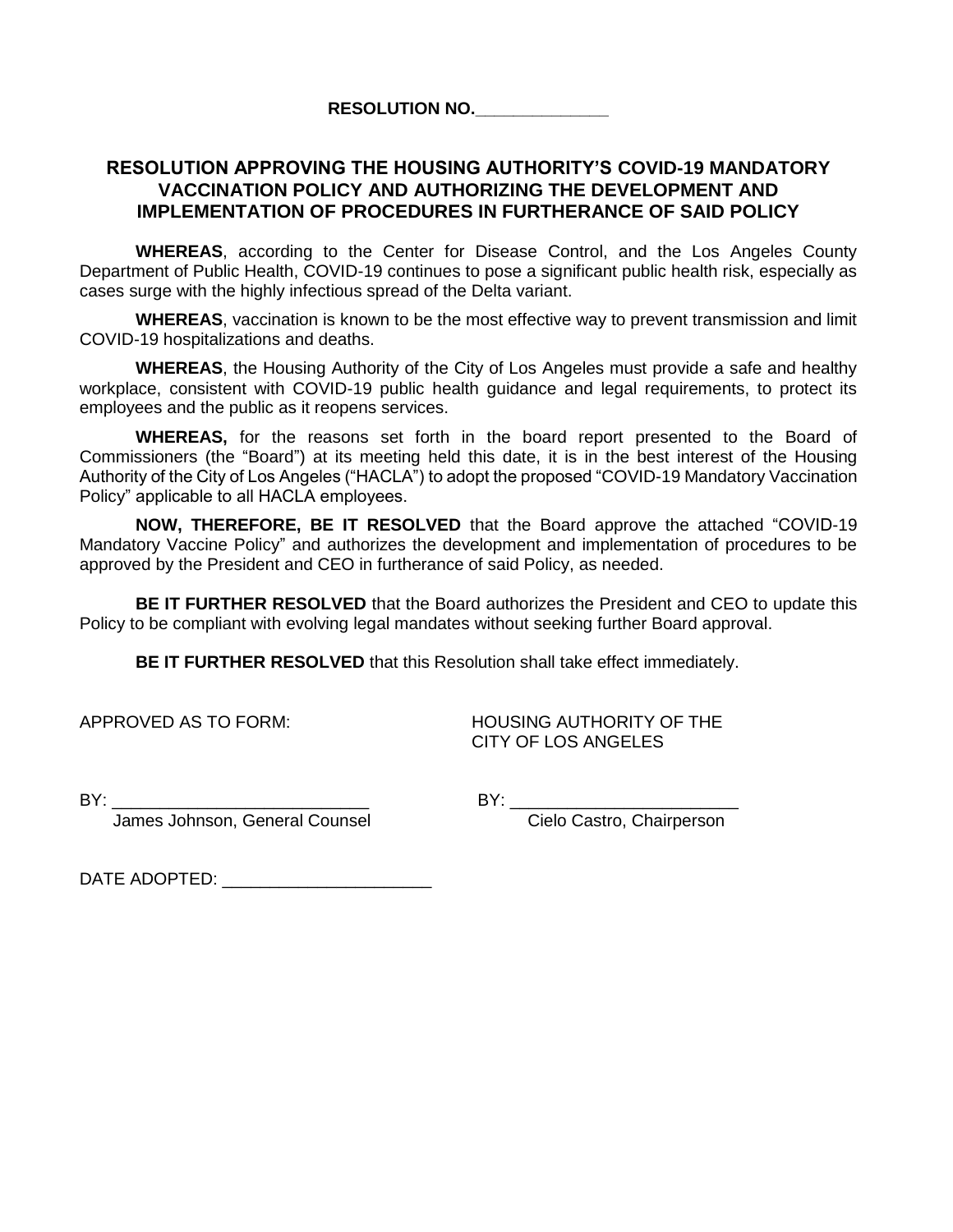# **Housing Authority of the City of Los Angeles COVID-19 Mandatory Vaccination Policy**

The Housing Authority of the City of Los Angeles ("HACLA") is committed to providing and maintaining a safe workplace that is free of known hazards. To achieve this goal, HACLA shall mandate vaccination against COVID-19.

# **I. PURPOSE & APPLICABILITY**

- A. Due to the nature of HACLA's business of providing service to the public, the COVID-19 Mandatory Vaccination Policy ("Policy") serves to safeguard the health and well-being of the employees and their families, and any Third Party doing business with HACLA from the risks associated with COVID-19.
- B. This Policy applies to all HACLA employees.

### **II. DEFINITIONS**

Definitions used in this Policy include:

- A. **Fully Vaccinated:** 14 or more days must have passed since the employee received either (1) the second dose of a two-dose COVID-19 vaccine series; or (2) a single-dose COVID-19 vaccine. Fully vaccinated includes booster shots approved by the FDA at intervals recommended by the Center for Disease Control. Reasonable time shall be provided to employees to receive boosters as they become available.
- B. **Interactive Process:** The collaborative effort involving an employer and employee to conduct an individualized assessment of both the essential duties and the specific physical or mental limitations of the individual that are directly related to the need for reasonable accommodation.
- C. **Reasonable Accommodation:** Under Title I of the Americans with Disabilities Act (ADA), a reasonable accommodation is a modification or adjustment to a job, the work environment, or the way things are usually done during the hiring process.
- D. **Third Party:** A Third Party is defined as any individual that is not a HACLA employee, who an employee may have contact with during the course of employment. A Third Party may be, but is not limited to one of the following: residents, clients, program participants, vendors, interns, volunteers, applicants and contractors.

### **III. POLICY**

Consistent with its duty to provide and maintain a workplace that is free of recognized hazards, HACLA has adopted this Policy to safeguard the health and well-being of employees and their families, and any Third Party from infectious conditions, specifically COVID-19 that may be mitigated through an effective vaccination program.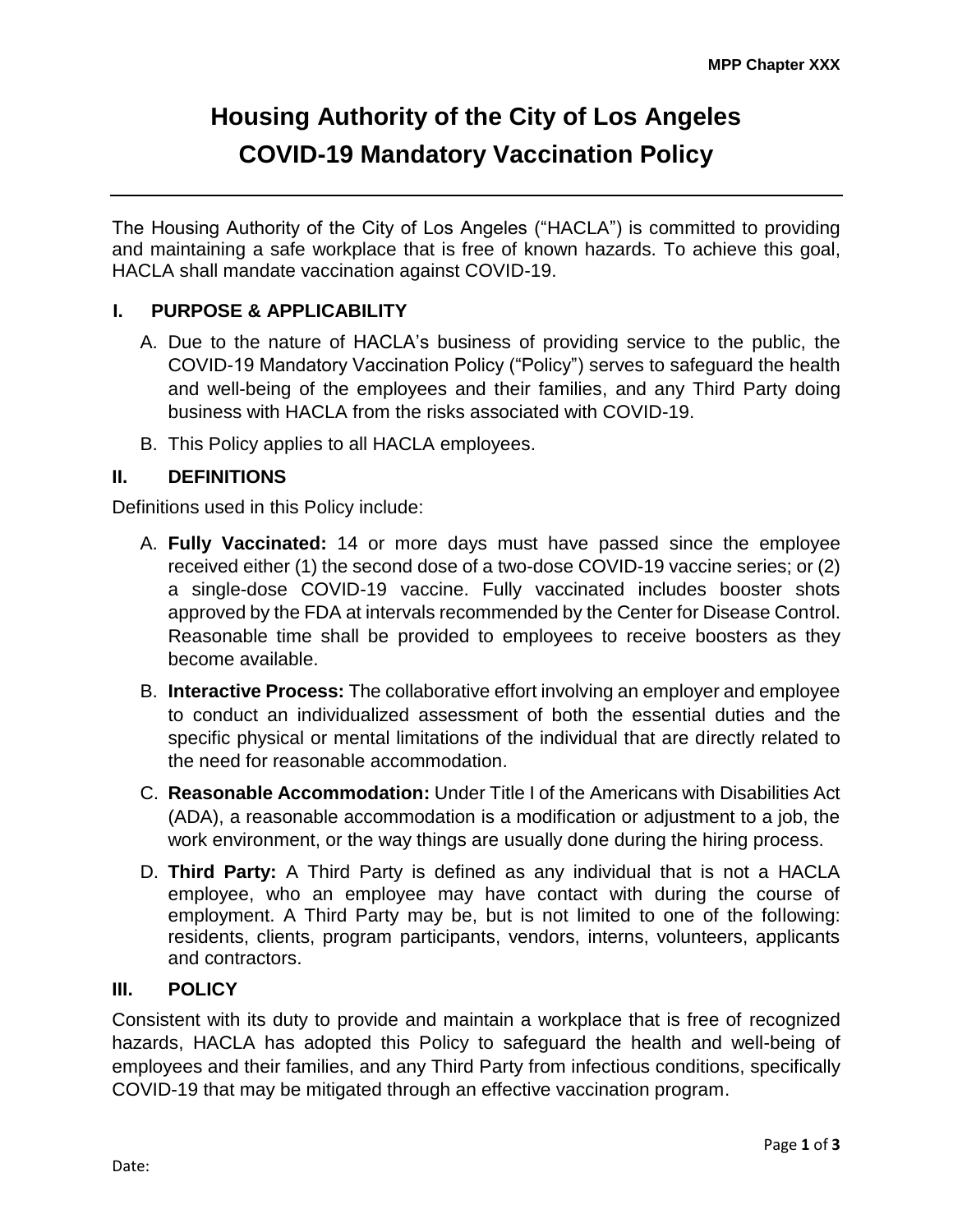# **Housing Authority of the City of Los Angeles COVID-19 Mandatory Vaccination Policy**

### **IV. GENERAL PROVISIONS**

- A. Effective November 1, 2021, all HACLA employee, except those with an approved medical or religious accommodation, shall be Fully Vaccinated against COVID-19 as a condition of employment, and submit proof of vaccination.
- B. The vaccine shall be approved by the U.S. Food and Drug Administration (FDA) for COVID-19, have an emergency use authorization from the FDA, or, for persons vaccinated outside the United States, be listed for approved or emergency use by the World Health Organization.
- C. Vaccinations may be taken during working hours, and reasonable paid time off will be provided, to the extent needed, for those experiencing side effects from the vaccine that prevent them from performing the duties of their position. Employees who are getting vaccinated during work hours must submit the applicable paid leave request form to Human Resources and coordinate with their supervisors to minimize operational impact.
- D. Employees who are not Fully Vaccinated by October 31, 2021, due to an approved accommodation must undergo COVID-19 testing at least weekly.
- E. Employees who are not Fully Vaccinated by October 31, 2021, and have not been approved for a medical or religious accommodation, will be provided a grace period through November 15, 2021 to become Fully Vaccinated, and must undergo COVID-19 testing at least weekly until Fully Vaccinated.
- F. COVID-19 testing shall be made available at no cost to eligible HACLA employees at one or more HACLA facility. Time spent testing at a HACLA facility shall be compensable.

#### **V. REASONABLE ACCOMMODATIONS**

- A. Exemption from this Policy shall be considered due to a serious medical condition, disability or because of a sincerely held religious belief.
- B. Any employee who has a qualifying medical condition/disability that contraindicates the vaccination, or who objects to being vaccinated on the basis of sincerely held religious beliefs and practices, must notify the Human Resources Department of their intent to request a medical or religious exemption by or before September 27, 2021. HACLA will engage in an interactive process to determine if a reasonable accommodation can be provided. To the extent feasible, determinations regarding approved accommodations will be communicated by or before October 25, 2021.